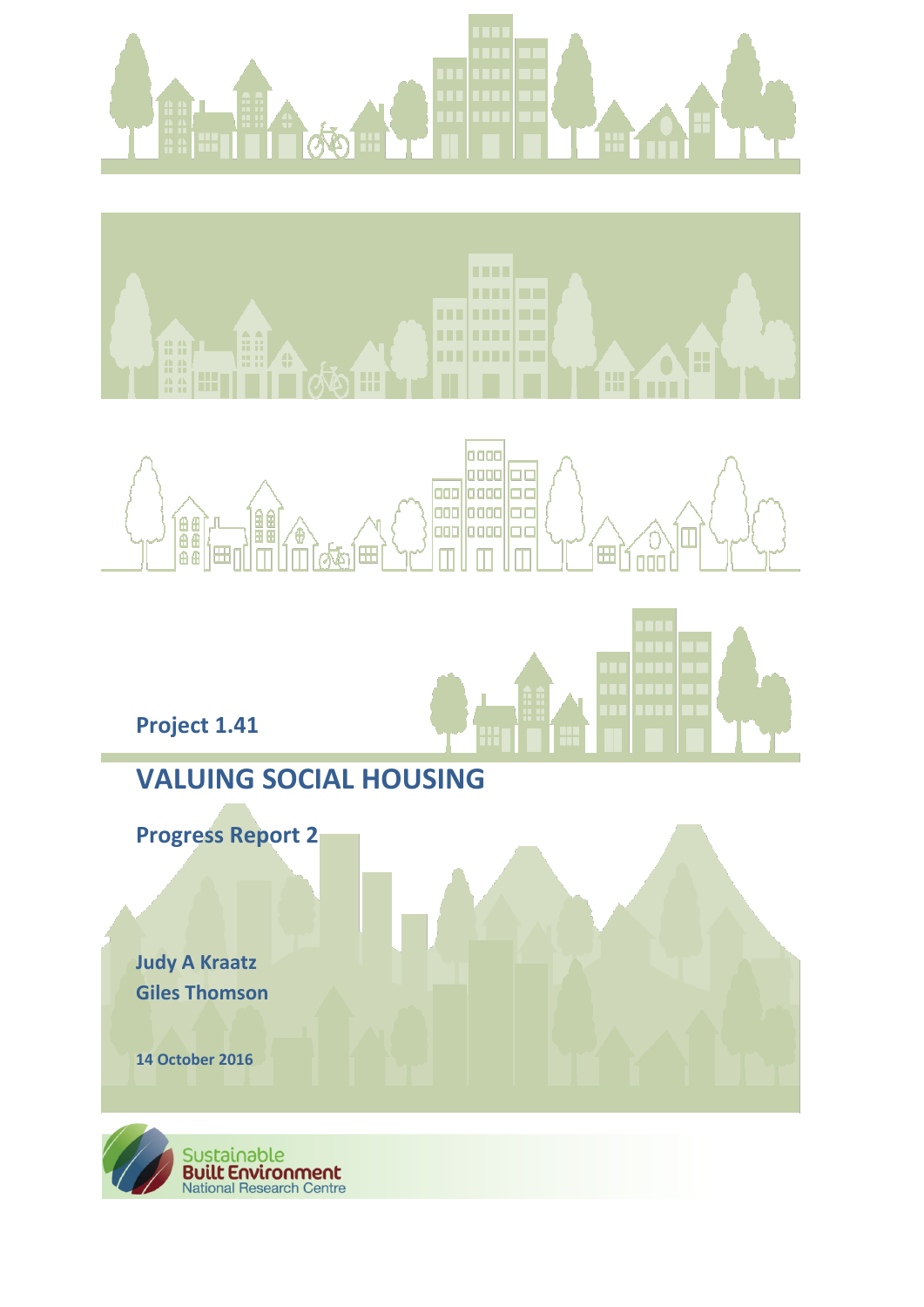# **Acknowledgements**

The authors acknowledge the funding and support provided by Australia's Sustainable Built Environment National Research Centre (SBEnrc) and its partners – [www.sbenrc.com.au.](http://www.sbenrc.com.au/)

Core Members of SBEnrc include Queensland Department of Housing and Public Works, New South Wales Roads and Maritime Services and Land and Housing Corporation, Government of Western Australia, Aurecon, BGC, Griffith University, Swinburne University of Technology and Curtin University.

We also acknowledge the support and funding provided by the National Affordable Housing Consortium (NAHC) - <http://www.qahc.asn.au/index.php>

The contribution of our Project Steering Group is also of vital importance to research. This includes:

| Independent Chairperson                                                        |
|--------------------------------------------------------------------------------|
| SBEnrc, CEO                                                                    |
| WA Housing Authority (WAHA), Manager Research and Analytics                    |
| Policy and Research Office, WAHA                                               |
| Queensland Department of Housing and Public Works, Executive Director Contract |
| and Delivery Management                                                        |
| NSW Land and Housing Corporation (NSW LAHC), General Manager Strategy          |
| Director Service Reforms, Strategy, NSW Land & Housing Corp                    |
| NSW Land and Housing Corporation                                               |
| National Australia Housing Consortium (NAHC)                                   |
| Access Housing Australia, Manager Strategic Projects                           |
| Senior Research Fellow, Griffith University (Project Leader)                   |
| Griffith University, Professor, Civil Engineering                              |
| Griffith University, Professor & NAHC Chairman of the Board                    |
| Professor Curtin University Sustainable Policy Unit (CUSP)                     |
| <b>CUSP</b>                                                                    |
| Logan City, Portfolio Leader Housing                                           |
| Common Ground Qld, CEO                                                         |
| Brisbane Housing Company, Business Development Project Manager                 |
| KPMG, Director Health, Ageing and Human Services Sector                        |
|                                                                                |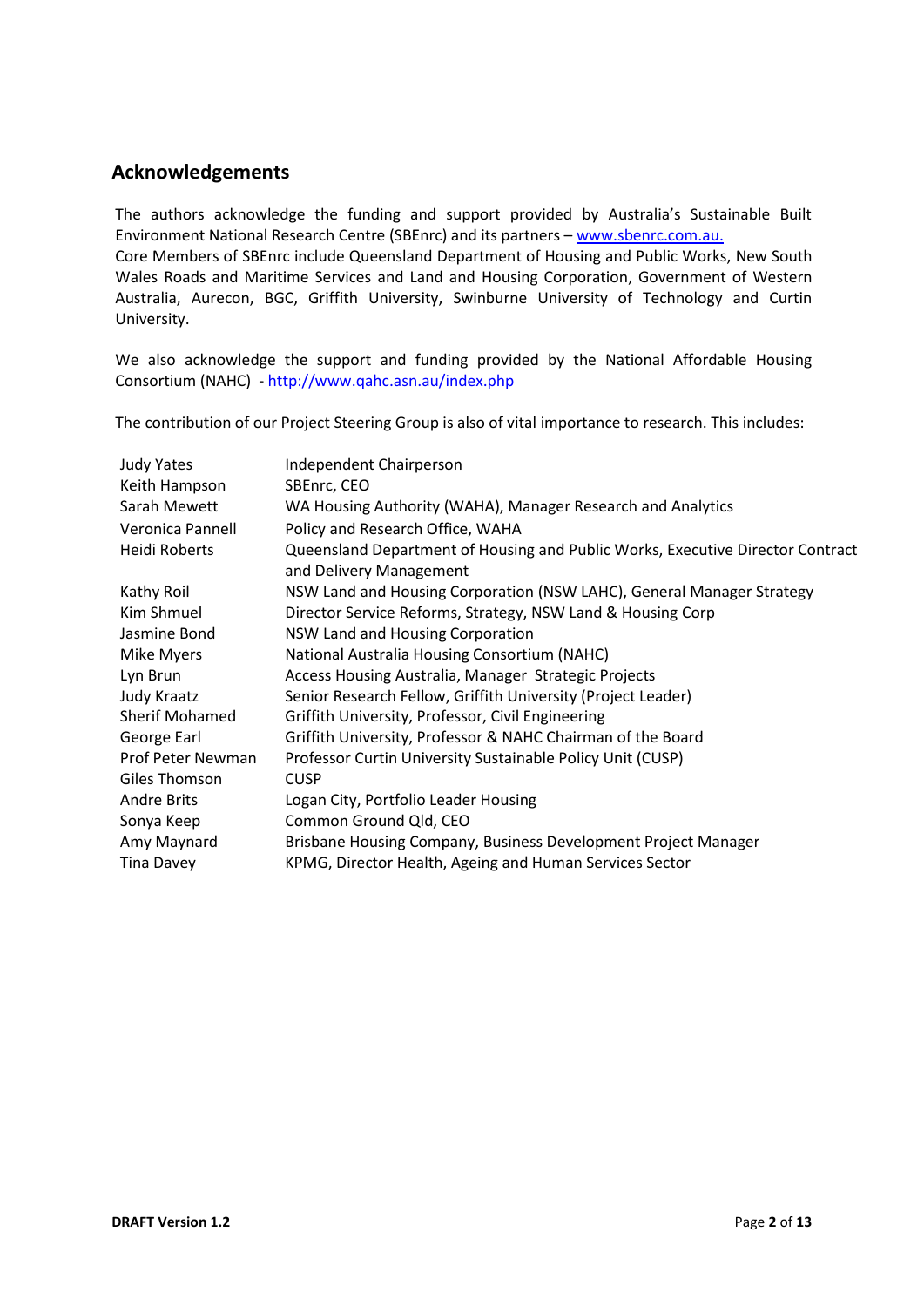# **Table of Contents**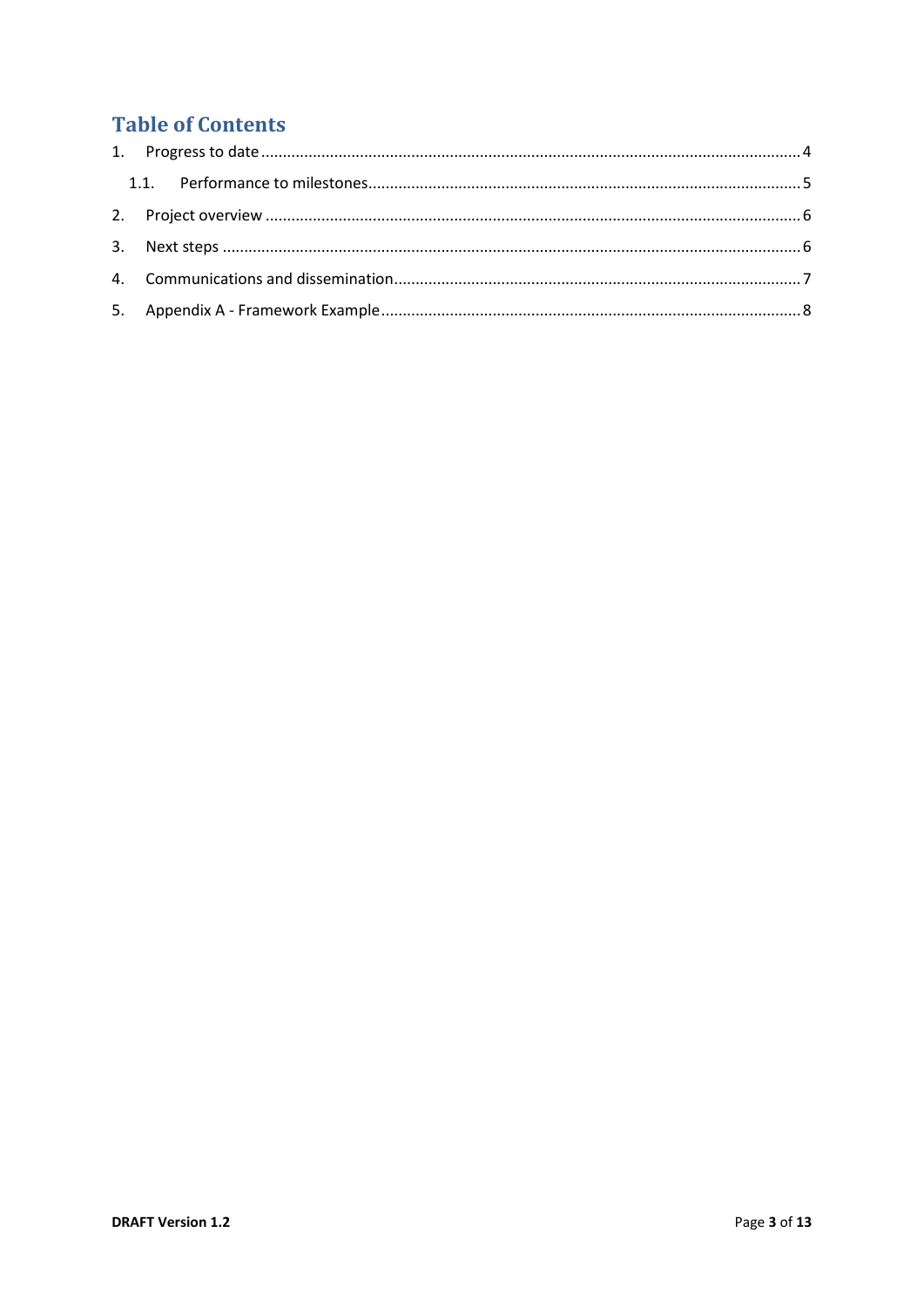# <span id="page-3-0"></span>**1. Progress to date**

#### **Partner engagement:**

- Meeting with NSW LAHC Kathy Roil and Catherine Stuart 8 March
- Meeting with NSW FACS Outcomes Framework Team and Mike Myers 8 March 2016
- Response submitted to the QDHPW *Working Together for Better Housing and Sustainable Communities* discussion paper
	- <https://www.getinvolved.qld.gov.au/gi/consultation/2978/view.html> 23 March 2016.
- $-$  Presented at SBEnrc Board Room Briefing, Sydney  $-$  3 May 2016.
- Two telephone discussions with Matthew Fusserelli NSW FACS regarding possible implementation of research outcomes, as a follow-on from March meeting
- Meeting with Mathew Cox, Director of the Logan Together initiative (QDHPW is a partner in this initiative) - <https://logantogether.org.au/> - to explore synergies between projects. Further meeting with David Hogan planned to discuss data gathering/analysis.
- Data workshop with WAHA and Access housing to identify data availability July 2016
- Meeting with Michael Jones and colleagues from Qld Treasury to discuss social housing research – 1 August 2016
- Briefing and discussion with Telethon Kids Institute <http://telethonkids.org.au/> to further identify data availability – 10 August 2016
- SBEnrc Industry Workshop, Brisbane 8 August 2016
- *Composite Model for Return on Investment Discussion Paper* distributed for comment August 16
- *Attributing Non-Housing Outcomes to Good Social Housing Policy and Delivery Discussion Paper* - distributed for comment August 2016
- Meeting with QDHPW Deputy Director General Housing and Homeless, Christine Castley, and A/Executive Director, Strategy Coordination, Emma Ogilvie, on 8 September 2016

#### **Other**

- Third Party Agreement with NAHC executed
- $-$  Ethics Approval updated
- $-$  PSG #2 held on 6 July 2016.
- PSG #3 and Six Monthly Review 12 October, 2016.
- Project Benefits Matrix finalised.
- Participation in ministerial workshops to review responses to the QDHPW Working Together for Better Housing and Sustainable Communities discussion paper.
- Liaising with the Financing Social Housing team in Griffith School of Business. This is a parallel project exploring models for *Financial Innovation in Social Housing*, and *developing Innovative Financial Instruments to Attract Private Sector Institutional Investors into Australian Social Housing.* ARC Linkage project under consideration, which may leverage SBEnrc activity.
- ARC Linkage bid, *Rethinking Social Housing*, submitted October 2016, and rejoinder March 2016. Unsuccessful.
- ARC Linkage bid development underway for *An integrated model for a sustainable social housing system*. Partners including WAHA, NSW LAHC, QDHPW, BGC Residential and National Affordable Housing Consortium.
- SBEnrc teleconference 30 September for social housing project drawing upon research to date - *Procuring social and affordable housing: improving access and delivery*. Draft proposal in circulation.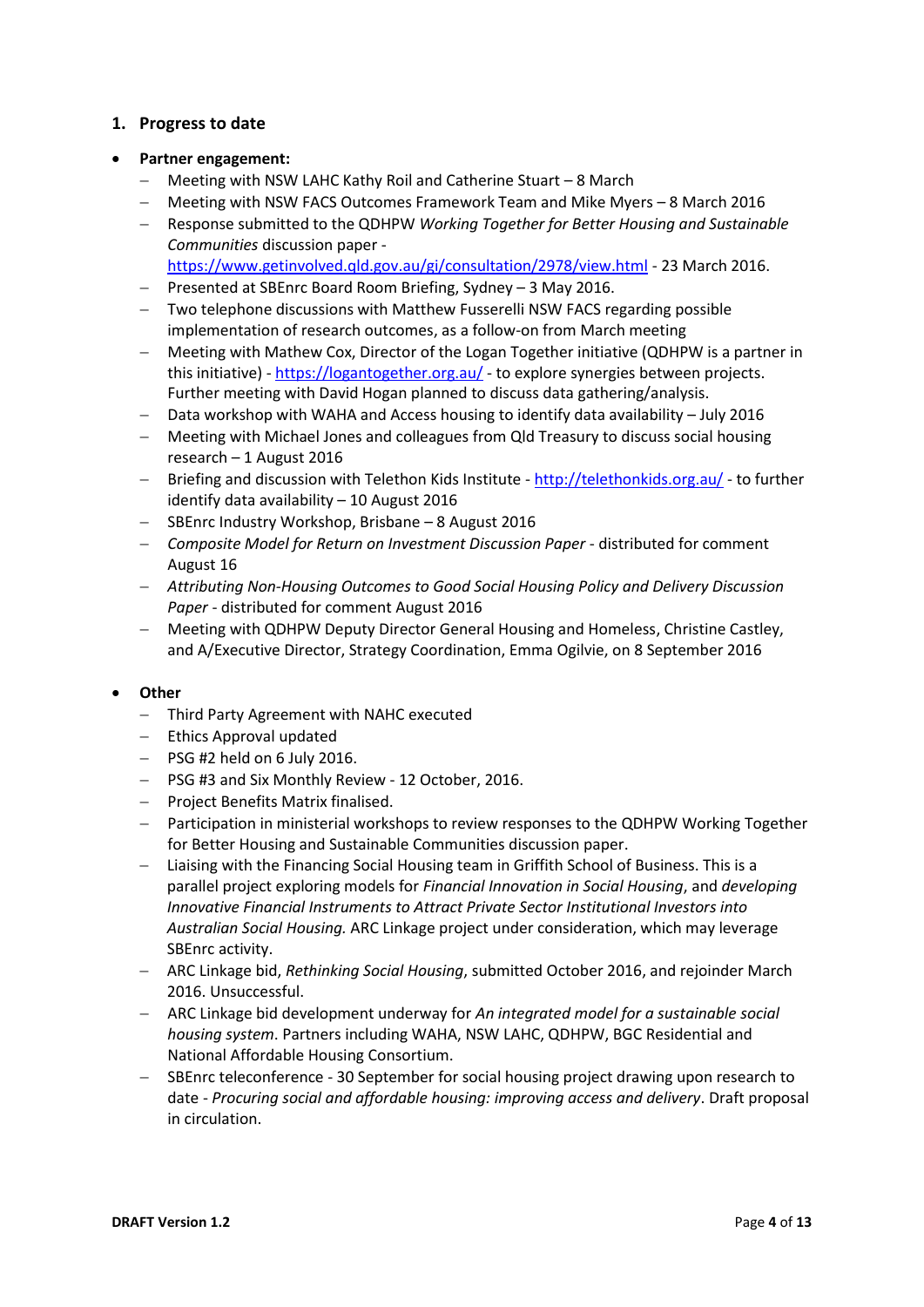Paper being prepared - Social Housing Finance in Australia as a Missing or Incomplete Market: A Review of the Literature - George Earl, Judy Kraatz, Benjamin Liu, Sherif Mohamed, Eduardo Roca and Nirodha Jayawardena

#### **Presentations**

- Presentation at Griffith University Housing Futures Symposium 23 March 2016 Minister de Brenni launched the QDHPW Working Together for Better Housing and Sustainable **Communities**
- Presentation at Liveable Cities Conference *Social Housing – Pathway to productive social engagement* – Melbourne, 27 June 2016
- Earl G., Kraatz J., Liu B., Mohamed S., Roca E. and Jayawardena N. (2017) *Social Housing Finance in Australia as a Missing or Incomplete Market: A Review of the Literature* to be presented at Sustainable Housing 2016 16-18 Nov. Lisbon, Portugal

#### **Upcoming Activities / Next Steps**

- $\circ$  Consolidate research to date and develop framework– bringing together the four elements
- Attribution literature has identified links email loop to determine if there is any consensus on percentage attribution
- Data and Housing Roundtable -accessible, relevant and timely data that can be readable captured and analysed - improving data accessibility - November 2016. Giles and Heather Shearer from Griffith University providing input into this. Possible joint paper outcomes with Kraatz, Giles and Shearer.
- Follow up meeting with Qld Treasury to be scheduled for October to look at ROI side and framework integration opportunities from a treasury perspective
- <span id="page-4-0"></span>o YouTube video preparation - use as a key medium for distributing framework

#### **1.1. Performance to milestones**

|                                                                 | Milestone /        | <b>Planned Due</b> | Completion/        |
|-----------------------------------------------------------------|--------------------|--------------------|--------------------|
| <b>Description</b>                                              | <b>Deliverable</b> | Date               | <b>Forecast</b>    |
| Finalise Third Party Agreement (NAHC)                           | Milestone          | Jan 2016           | <b>With SBEnrc</b> |
| Ethics Consent (and co-consent by Curtin)                       | Milestone          | June 2016          | Updated            |
| Confirm association methodology                                 | Milestone          | 30/06/2016         | underway           |
| Confirm ROI methodology                                         | Milestone          | 30/06/2016         | underway           |
| Progress Report 1                                               | Deliverable        | 30/6/2016          | completed          |
| CIB TG90 Information Integration in Construction Book Chapter - | Deliverable        | 30/6/2016          | Submitted          |
| Integrating information for more productive social housing      |                    |                    |                    |
| outcomes                                                        |                    |                    |                    |
| Pilot Case - Operationalising the framework - Qld & NSW         | Milestone          | 30/10/2016         | underway           |
| Pilot Case WA - Cross-agency data use                           | Milestone          | 30/10/2016         | underway           |
| Progress Report 2 including:                                    | Deliverable        | 30/10/2016         | On track           |
| Pilot Case Report Qld/NSW                                       |                    |                    |                    |
| Pilot Case Report WA<br>$\bullet$                               |                    |                    |                    |
| Conference Paper - Liveable Cities 26-28 June 2016              | Deliverable        | 28/6/2016          | Presented          |
|                                                                 |                    |                    |                    |
| Journal Paper - Australian Journal of Social Issues             | Deliverable        | tbc                | Under review       |
| YouTube Video                                                   | Deliverable        | 30/03/2017         |                    |
| Draft Final Report                                              | Milestone          | 01/03/2017         |                    |
| Final Industry Report                                           | Deliverable        | 30/03/2017         |                    |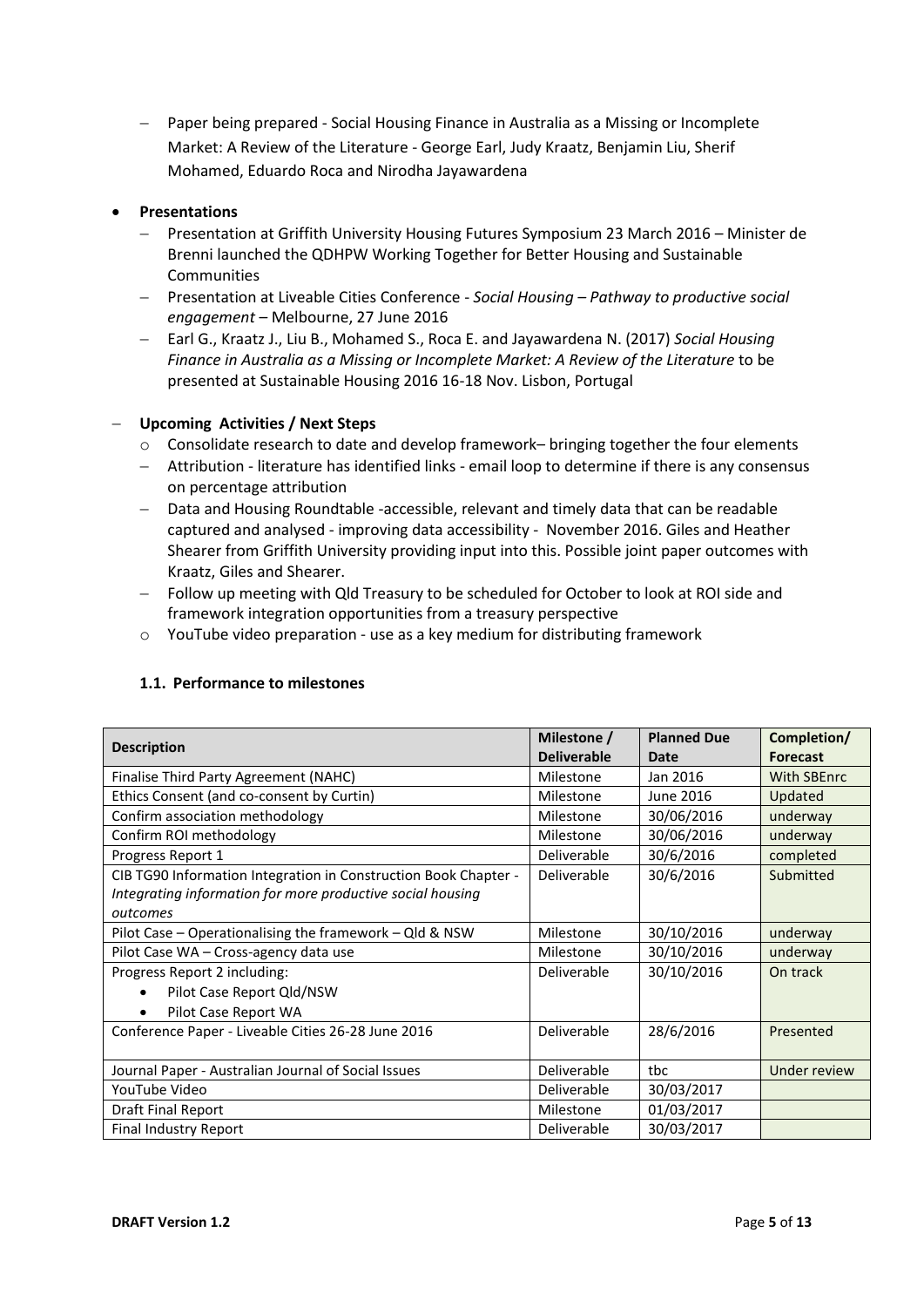## <span id="page-5-0"></span>**2. Project overview**

Since Progress report 1 the following documents have been distributed for comment:

- o Framework Integration Case Study Working Draft July 2016
- o Data Sharing Case Study Working Draft July 2016
- o Composite Model for Return on Investment Discussion Paper August 16
- o Attributing Non-Housing Outcomes to Good Social Housing Policy and Delivery Discussion Paper - August 2016
- o Kraatz JA, Matan A, Mitchell J, & Newman P (2017) Integrating Information for more Productive Social Housing Outcomes: in Hampson KD, Sanchez, AX and Rempling, R "Information Integration in Construction" Taylor and Francis - final draft
- o Framework example for comment distributed with current PSG documents

Work on the two case studies has progressed.

o The *data sharing case study* in WA is being led by Giles Thomson from Curtin University with input and assistance from WAHA and Access Housing. Input has been sought from the Telethon Kids Institute and their partners, and this input is now being consolidated into the combined framework matrix. A further discussion paper is attached to the current PSG agenda.

Additional input is being proposed through Griffith University, looking forward into how data can be more effectively gathered in the future using new technologies. A Data and Social Housing roundtable is being proposed for November 2016.

o The *framework integration case study* being led by Judy Kraatz from Griffith University, with input and assistance from QDPHW, NSW LAHC and NAHC. Two discussion papers have been circulated to the PSG via email since the last PSG.

The *Composite Model for Return on Investment* discussion paper proposes that a single method does not capture the complex nature of the value returned to society and the individual of having access to safe and secure housing. Three elements - SROI, well-being valuation and narratives - are proposed to address this complexity. These could be used in parallel to understand and articulate the broad value the provision of social housing. This composite approach also embraces the productivity-based conceptual framework developed in our previous research, where four aspects of productive return are considered: individual; macroeconomic; fiscal; and non-financial.

The *Attributing Outcomes to Good Social Housing Policy and Delivery* discussion paper outlines an approach to identifying associations between having access to safe and secure housing (esp. social housing) and other aspects of a person's/family's life experiences.

#### <span id="page-5-1"></span>**3. Next steps**

This input is currently being consolidated into a framework example, an initial draft of which is provided with the current PSG documentation - see also Appendix A.

This example will be developed over the coming months to demonstrate how the framework can inform current and future policy development and delivery.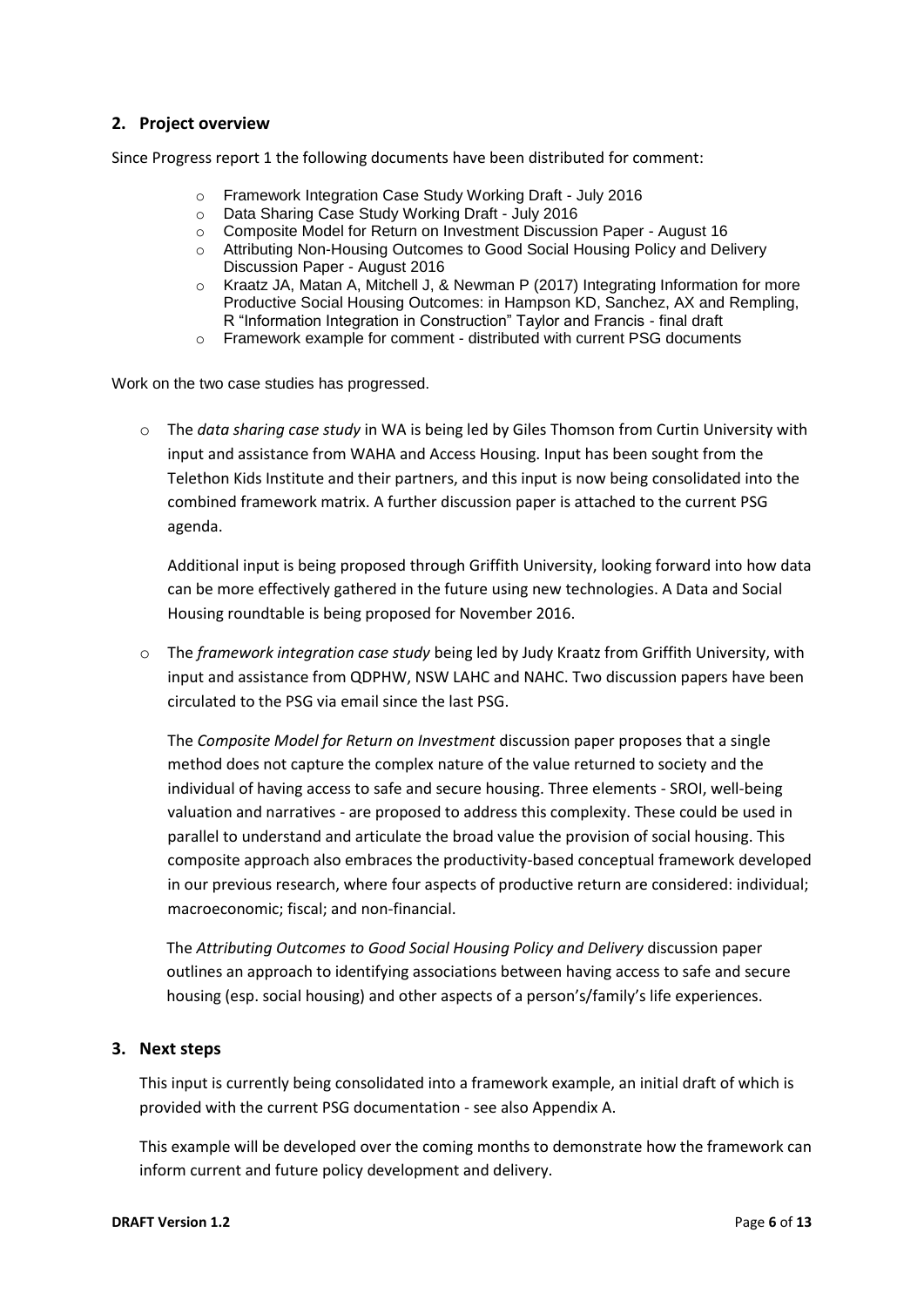# <span id="page-6-0"></span>**4. Communications and dissemination**

| <b>Type</b>         | <b>Description</b>                         | <b>Planned</b> | <b>Priority</b> | <b>Example</b>                                                                                                                                                                                                                                                                                                                                                                                                        |
|---------------------|--------------------------------------------|----------------|-----------------|-----------------------------------------------------------------------------------------------------------------------------------------------------------------------------------------------------------------------------------------------------------------------------------------------------------------------------------------------------------------------------------------------------------------------|
|                     | <b>Partner Events</b><br>(Internal)        | Y              | $\mathbf{1}$    | Project Steering Group Meetings - quarterly                                                                                                                                                                                                                                                                                                                                                                           |
| Events              | <b>Partner Events</b><br>(External)        | Y              |                 | Housing Futures Symposium (QDHPW) 23 March<br>2016                                                                                                                                                                                                                                                                                                                                                                    |
|                     | <b>Industry Events</b>                     | Y              |                 | Rethinking Social Housing YouTube video to be<br>hosted on the QShelter Conference website as a<br>resource for attendees: https://gsconference.org/                                                                                                                                                                                                                                                                  |
|                     | <b>Academic Conferences</b>                | Y              | $\mathbf{1}$    | Judy K presented at Liveable Cities Conference in<br>Melbourne on 27 June 2016<br>Earl, G., Kraatz, J., Liu, B., Mohamed, S., Roco E.<br>and Jayawardena N. Social Housing Finance in<br>Australia as a Missing or Incomplete Market: A<br>Review of the Literature, Sustainable Housing<br>2016 – International Conference on Housing<br>Planning, Management and usability, Lisbon<br>Portugal 16-18 November 2016. |
|                     | Community<br>Engagement                    |                |                 |                                                                                                                                                                                                                                                                                                                                                                                                                       |
|                     | Project Updates -                          | Y              |                 | Progress Report 1 tabled at PSG on 6 July 2016<br>Progress Report 2 underway                                                                                                                                                                                                                                                                                                                                          |
|                     | <b>Industry Newsletters</b>                | Y              |                 | <b>European Network for Housing Researchers</b><br>Newsletter $-2016$ #2<br>Target - CHIA; NT Shelter; QShelter, WA Shelter                                                                                                                                                                                                                                                                                           |
|                     | Partner Internal<br>Communications         | Y              |                 | Target - Impact@Griffith Sciences                                                                                                                                                                                                                                                                                                                                                                                     |
|                     | <b>Industry Magazines</b>                  | $\overline{Y}$ |                 | Target - Housing WORKS article planned for<br>December issue                                                                                                                                                                                                                                                                                                                                                          |
| <b>Publications</b> | <b>Academic Journals</b>                   | Y              |                 | Australian Journal of Social Issues - withdrawn<br>Housing Studies - planned                                                                                                                                                                                                                                                                                                                                          |
|                     | <b>Books and Chapters</b>                  | Y              | $\mathbf 1$     | Kraatz, J.A., Matan, A. & Newman, P. (2017)<br>'Integrating Information for More Productive Social<br>Housing Outcomes', in Sanchez, AX; Hampson,<br>KD and London, G; (eds) Integrating Information<br>across the Built Environment Industry, to be<br>published by Routledge, 2017                                                                                                                                  |
|                     | <b>Industry Focused</b><br>4-page Brochure |                |                 |                                                                                                                                                                                                                                                                                                                                                                                                                       |
|                     | <b>Industry Focused</b><br>Report          | Y              | 1               |                                                                                                                                                                                                                                                                                                                                                                                                                       |
|                     | Audio Visual Clips (ie.<br>YouTube)        | Y              |                 | Planned for late 2016                                                                                                                                                                                                                                                                                                                                                                                                 |
|                     | <b>Networks</b>                            | Y              |                 | • CIB - TG 90 - Information Integration in<br>Construction & WO 69 - Residential Studies<br>• European Network of Housing Researchers<br>(ENHR)<br>• Links with Commonwealth Department of Social<br>Security and Treasury via Mike Myers                                                                                                                                                                             |
| Other               | <b>Twitter</b>                             | Y              |                 | RethinkSocialHousing@DrJAKraatz                                                                                                                                                                                                                                                                                                                                                                                       |
|                     | <b>PPT Slide Deck</b>                      | Y              |                 | Posted on website                                                                                                                                                                                                                                                                                                                                                                                                     |
|                     | <b>Short PD Courses</b>                    |                |                 |                                                                                                                                                                                                                                                                                                                                                                                                                       |
|                     | <b>Email Database</b>                      |                |                 |                                                                                                                                                                                                                                                                                                                                                                                                                       |
|                     | Websites                                   | Y              | $\mathbf{1}$    | http://www.sbenrc.com.au/research-programs/1-<br>41-valuing-social-housing/                                                                                                                                                                                                                                                                                                                                           |
|                     | <b>Fact Sheets</b>                         | Y              | $\mathbf{1}$    | completed                                                                                                                                                                                                                                                                                                                                                                                                             |
|                     | <b>Media Releases</b>                      | Y              |                 |                                                                                                                                                                                                                                                                                                                                                                                                                       |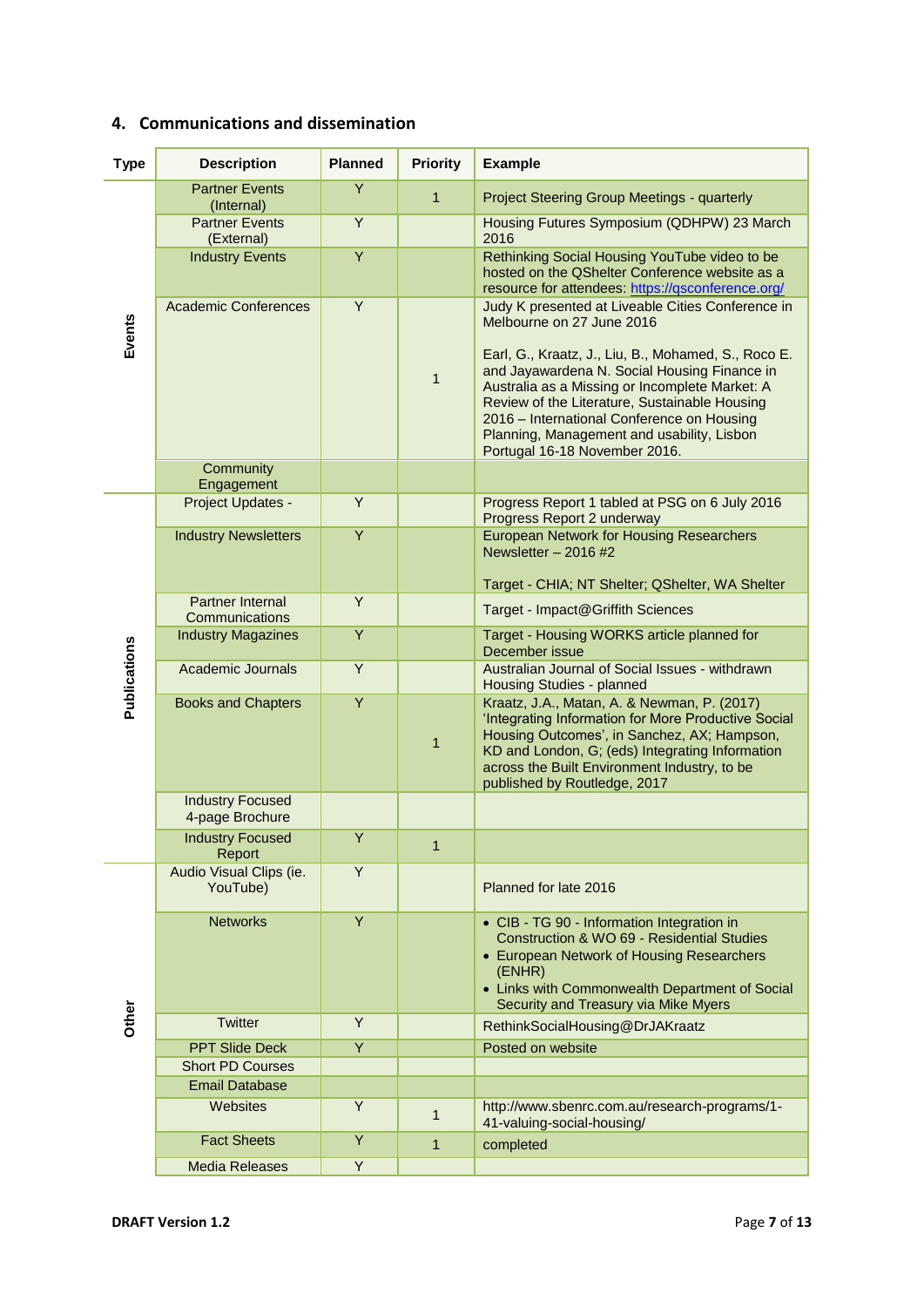<span id="page-7-0"></span>

| 5. Appendix A - Framework Example                                          |                                                                           |                                                                                                                                                                                                                                           | <b>RETURN ON INVESTMENT</b>                                                                                                                                                                                                                                                                                                                                   |                                                                                                                                                                                                                                                                                                                          |                                                                                                                                                                                                                                   |                                                                                                                                                                                                                                                                                                                                                           |                                                 |
|----------------------------------------------------------------------------|---------------------------------------------------------------------------|-------------------------------------------------------------------------------------------------------------------------------------------------------------------------------------------------------------------------------------------|---------------------------------------------------------------------------------------------------------------------------------------------------------------------------------------------------------------------------------------------------------------------------------------------------------------------------------------------------------------|--------------------------------------------------------------------------------------------------------------------------------------------------------------------------------------------------------------------------------------------------------------------------------------------------------------------------|-----------------------------------------------------------------------------------------------------------------------------------------------------------------------------------------------------------------------------------|-----------------------------------------------------------------------------------------------------------------------------------------------------------------------------------------------------------------------------------------------------------------------------------------------------------------------------------------------------------|-------------------------------------------------|
| <b>DOMAIN &amp;</b><br><b>OUTCOMES</b>                                     | <b>INDICATORS</b>                                                         | <b>ATTRIBUTION</b><br><b>References &amp; Nature of attribution</b><br>Quality of Evidence: Robust, Medium, Low                                                                                                                           | <b>Element 1</b><br><b>Social Return on Investment (SROI)</b><br>(some economic benefits included also)                                                                                                                                                                                                                                                       | <b>Element 2</b><br>Well-being valuation (WV)<br>Per person per year                                                                                                                                                                                                                                                     | <b>Element 3</b><br><b>Narrative</b>                                                                                                                                                                                              | <b>DATASETS</b><br>(Known)<br>(Possible)                                                                                                                                                                                                                                                                                                                  | <b>PRODUCT-</b><br><b>IVITY</b><br><b>REALM</b> |
| <b>COMMUNITY DOMAIN</b>                                                    |                                                                           |                                                                                                                                                                                                                                           |                                                                                                                                                                                                                                                                                                                                                               |                                                                                                                                                                                                                                                                                                                          |                                                                                                                                                                                                                                   |                                                                                                                                                                                                                                                                                                                                                           |                                                 |
| <b>Culturally rich and</b><br>vibrant<br>communities<br>(WA priority area) | Opportunities to<br>participate in sports<br>and recreation<br>activities | (The Scottish Government 2011a) - P.17<br>space to play - impact on mental well-<br>being for children                                                                                                                                    |                                                                                                                                                                                                                                                                                                                                                               | £428 Participating in sport at<br>least once per month (Fujiwara<br>2013) p. 34                                                                                                                                                                                                                                          |                                                                                                                                                                                                                                   | - WA Dept Sport & Rec<br>- DPLG Community<br>services<br>- WAHA support programs<br>-AURIN SA2 OECD<br><b>Indicators: Volunteering</b><br>2011<br>-AURIN Socio-economic<br>variables by Urban<br>Centres & Localities (UCL)<br>for Australia.                                                                                                             | T, NE                                           |
| <b>ECONOMY DOMAIN</b>                                                      |                                                                           |                                                                                                                                                                                                                                           |                                                                                                                                                                                                                                                                                                                                                               |                                                                                                                                                                                                                                                                                                                          |                                                                                                                                                                                                                                   |                                                                                                                                                                                                                                                                                                                                                           |                                                 |
| <b>Reduced financial</b><br>stress<br>(WA priority area)                   | Relief from being<br>burdened with<br>financial debt                      | (Australian Institute of Health and Welfare<br>2014) p. 20-210 Able to manage<br>rent/money better - tenants perceived<br>benefits<br>See also: (Carter and Polevychok 2004);<br>(Canada Mortgage and Housing<br>Corporation (CMHC) 2011) |                                                                                                                                                                                                                                                                                                                                                               | £2,300 services that help<br>people to lift themselves out of<br>heavy debt (Fujiwara 2013) p.34<br>£1,593 debt-fee; £9,428 relief<br>from being heavily burdened<br>with debt; £7,347 able to pay<br>for housing; £8,917 financial<br>comfort; £3652 able to insure<br>home contents (Trotter, Vine et<br>al. 2014)p.15 | (Churches of Christ Housing Services<br>2016) p.12 Tabra's Story<br>Housing Authority rent is based on<br>25% of income, so financial burdens<br>associated with housing should be<br>relieved through social housing<br>tenancy. | -AURIN OECD Indicators:<br>Income, Inequality &<br><b>Financial Stress (SA2)</b><br>2011<br>-AURIN Personal &<br><b>Financial Stressors (SD)</b><br>2014<br>- AURIN Centre of Full<br>Employt & Equity, (2015):<br>Australia By CofFEE<br><b>Functional Economic</b><br><b>Regions Housing &amp; Labour</b><br>Data<br>- BCEC?<br>$-$ ABS<br>- Centrelink |                                                 |
| <b>EDUCATION DOMAIN</b>                                                    |                                                                           |                                                                                                                                                                                                                                           |                                                                                                                                                                                                                                                                                                                                                               |                                                                                                                                                                                                                                                                                                                          |                                                                                                                                                                                                                                   |                                                                                                                                                                                                                                                                                                                                                           |                                                 |
| Increased<br>participation in<br>continuing<br>education                   | Participation in adult<br>learning courses                                | (Australian Institute of Health and<br>Welfare 2014)<br>p.20-21 Feel more able to start or<br>continue education/training - perceived<br>tenant benefit (R)                                                                               | \$102,473 Increase in education / training<br>over 20 yrs (Increase in stakeholders<br>completed/completing TAFE/ other<br>course) (VWHA) (VWHA (Kliger, Large et<br>al. 2011)) p.5 AUS<br>CA\$4,874.55 Additional earning potential<br>resulting from continuing education and<br>retraining. Affecting 188,676 (2006) (Zon,<br>Molson et al. 2014) p 35 CAN | £1,773 General training for job;<br>£1,124 Vocational Training;<br>£9,447 Government training<br>scheme; £1,747<br>Apprenticeships; £807<br>employment training (Trotter,<br>Vine et al. 2014) p.14 UK<br>£754 value of undertaking one<br>part-time course to the                                                       | (Churches of Christ Housing Services<br>2016)<br>p. 22 Ellie's Story - also<br>just finished a Certificate in<br><b>Community Services.'</b>                                                                                      | - AURIN, Public Health<br><b>Information Development</b><br>Unit, (2014): SD Learning<br>or Earning (15-19 y.o)<br>- See also list below $^{1}$                                                                                                                                                                                                           | T, M, F                                         |

<sup>&</sup>lt;sup>1</sup> WA Department of Education: Attendance; Suspension; On-entry assessment; National Assessment Program – Literacy and Numeracy (NAPLAN) - Years 3, 5, 7 and 9 in reading, writing, language conventions (spelling, grammar a WA Literacy and Numeracy Assessment (WALNA) - Years 3, 5 and 7 in reading, writing, spelling, numeracy ; Teacher grades and assessments – reporting to parents and senior secondary. Currently available for WA public schools only.

Refer to the Australian Curriculum, Assessment and Reporting Authority (ACARA) website http://www.acara.edu.au/reporting for the Measurement Framework for Schooling in Australia.

Commonwealth - Australian Early Development Census (AEDC): First year formal schooling - Physical health and wellbeing, social competence, emotional maturity, language and cognitive skills, communication skills and general School Curriculum and Standards Authority: WA Certificate of Education (WACE) ; National Assessment Program – Literacy and Numeracy (NAPLAN).

Kindergarten to Year 12 for all WA schools.

*Playgroups WA?*

 $\overline{\phantom{a}}$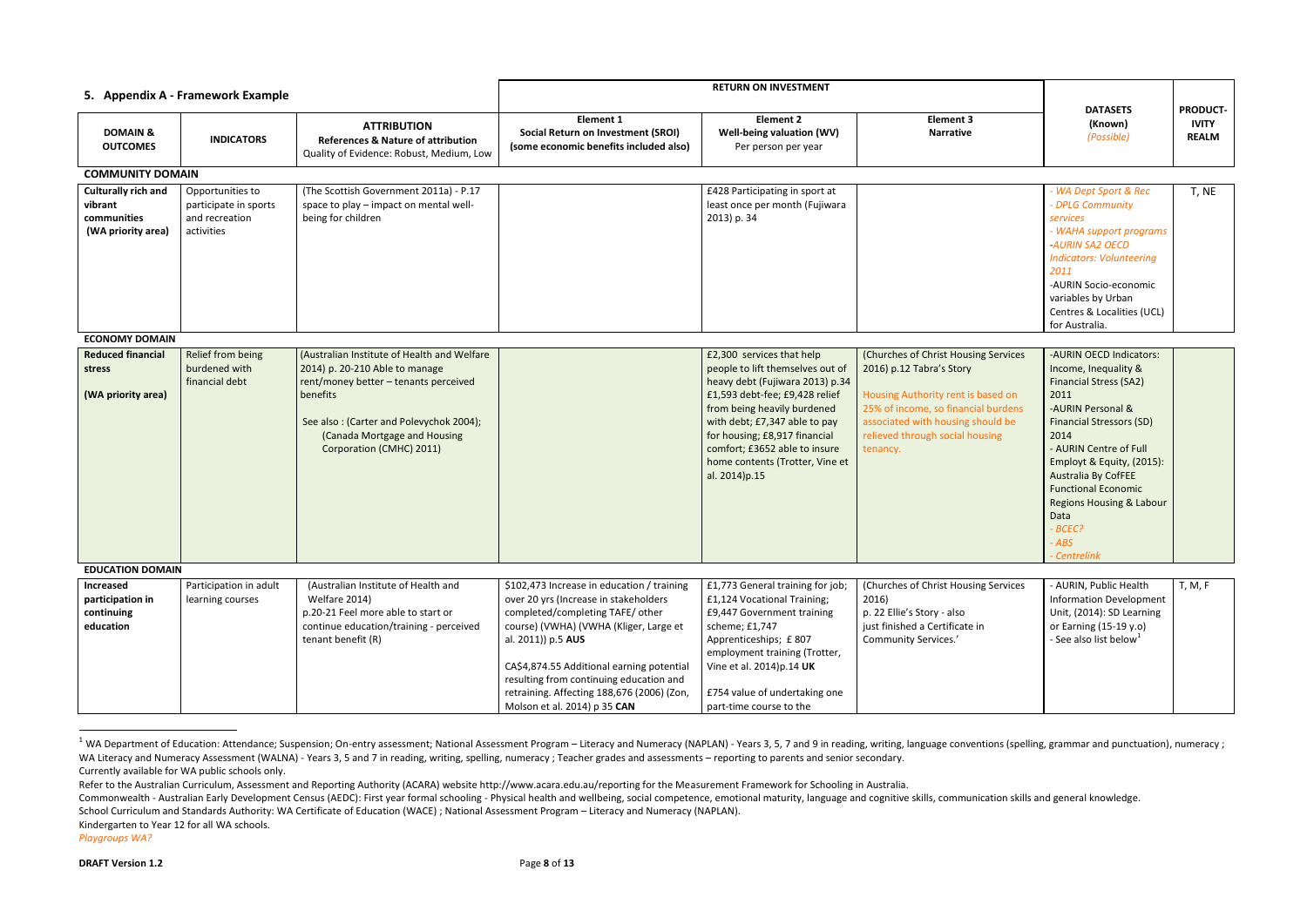|                                                                              |                                   |                                                                                                                                                                                                                                                                                                                                                                                                                                                                                                                                                                                                                                                                                                                                                                                                                                                                                                                                                                                                                             |                                                                                                                                                                                                                                                                                                                                                                                                                                                                                                                                                                                                                                   | <b>RETURN ON INVESTMENT</b>                                                                                            |                                                                |                                                                                                                                                       |                                                 |
|------------------------------------------------------------------------------|-----------------------------------|-----------------------------------------------------------------------------------------------------------------------------------------------------------------------------------------------------------------------------------------------------------------------------------------------------------------------------------------------------------------------------------------------------------------------------------------------------------------------------------------------------------------------------------------------------------------------------------------------------------------------------------------------------------------------------------------------------------------------------------------------------------------------------------------------------------------------------------------------------------------------------------------------------------------------------------------------------------------------------------------------------------------------------|-----------------------------------------------------------------------------------------------------------------------------------------------------------------------------------------------------------------------------------------------------------------------------------------------------------------------------------------------------------------------------------------------------------------------------------------------------------------------------------------------------------------------------------------------------------------------------------------------------------------------------------|------------------------------------------------------------------------------------------------------------------------|----------------------------------------------------------------|-------------------------------------------------------------------------------------------------------------------------------------------------------|-------------------------------------------------|
|                                                                              | 5. Appendix A - Framework Example |                                                                                                                                                                                                                                                                                                                                                                                                                                                                                                                                                                                                                                                                                                                                                                                                                                                                                                                                                                                                                             |                                                                                                                                                                                                                                                                                                                                                                                                                                                                                                                                                                                                                                   |                                                                                                                        |                                                                |                                                                                                                                                       |                                                 |
| <b>DOMAIN &amp;</b><br><b>OUTCOMES</b>                                       | <b>INDICATORS</b>                 | <b>ATTRIBUTION</b><br><b>References &amp; Nature of attribution</b><br>Quality of Evidence: Robust, Medium, Low                                                                                                                                                                                                                                                                                                                                                                                                                                                                                                                                                                                                                                                                                                                                                                                                                                                                                                             | <b>Element 1</b><br><b>Social Return on Investment (SROI)</b><br>(some economic benefits included also)                                                                                                                                                                                                                                                                                                                                                                                                                                                                                                                           | <b>Element 2</b><br>Well-being valuation (WV)<br>Per person per year                                                   | <b>Element 3</b><br><b>Narrative</b>                           | <b>DATASETS</b><br>(Known)<br>(Possible)                                                                                                              | <b>PRODUCT-</b><br><b>IVITY</b><br><b>REALM</b> |
|                                                                              |                                   |                                                                                                                                                                                                                                                                                                                                                                                                                                                                                                                                                                                                                                                                                                                                                                                                                                                                                                                                                                                                                             |                                                                                                                                                                                                                                                                                                                                                                                                                                                                                                                                                                                                                                   | individual (Fujiwara 2013) p.32<br><b>UK</b>                                                                           |                                                                |                                                                                                                                                       |                                                 |
| <b>EMPLOYMENT DOMAIN</b>                                                     |                                   |                                                                                                                                                                                                                                                                                                                                                                                                                                                                                                                                                                                                                                                                                                                                                                                                                                                                                                                                                                                                                             |                                                                                                                                                                                                                                                                                                                                                                                                                                                                                                                                                                                                                                   |                                                                                                                        |                                                                |                                                                                                                                                       |                                                 |
| <b>Increased</b>                                                             | Move from                         | (Australian Institute of Health and Welfare                                                                                                                                                                                                                                                                                                                                                                                                                                                                                                                                                                                                                                                                                                                                                                                                                                                                                                                                                                                 | \$987,012 increased tax income due to                                                                                                                                                                                                                                                                                                                                                                                                                                                                                                                                                                                             | Unemployment - £8,700 per                                                                                              | (Churches of Christ Housing Services                           | - WAHA tenant                                                                                                                                         | M; F & T                                        |
| participation in<br>employment<br>(NSW & WA                                  | unemployment to<br>employment     | 2014) AUS p.20-21 Feel more able to<br>improve job situation - perceived tenant<br>benefit (R)                                                                                                                                                                                                                                                                                                                                                                                                                                                                                                                                                                                                                                                                                                                                                                                                                                                                                                                              | tenants employed over 20 year period<br>(Increased taxes and reduced welfare<br>payments) (VWHA (Kliger, Large et al.<br>2011)) p.4 AUS F                                                                                                                                                                                                                                                                                                                                                                                                                                                                                         | year in addition to loss of<br>income (Fujiwara 2013) p.31 UK<br>Full-time employment £10,767;                         | 2016) p 17 Social Enterprise - An<br>opportunity for Corey AUS | Employment status and<br>income source<br>- WAHA Nature of<br><b>Housing Assistance</b>                                                               |                                                 |
| priority area)                                                               |                                   | (Maclennan 2008) p. iii - job readiness;<br>lowered levels of<br>labour market participation, absenteeism<br>as a result of health issues(R) CAN<br>(Bridge, Flatau et al. 2003) p. ii amount of<br>labour supplied will depend on the<br>structure & parameters of the HA<br>(housing assistance) program and how<br>this affects labour market opportunities;<br>Residing in public housing as a child has<br>beneficial affects on labour market<br>outcomes as a young adult; p. iii evidence<br>that public housing tenure reduces an<br>individual or household's willingness to<br>migrate (R)AUS<br>(Phibbs and Young 2005) p. ii increase in<br>self esteem reported by some<br>respondents meant they wanted to work<br>on their career AUS<br>See also (Canada Mortgage and Housing<br>Corporation (CMHC) 2011); (Fauth,<br>Leventhal et al. 2004); (Orr, Feins et al.<br>2003); (Olsen, Tyler et al. 2005); (Susin<br>2005); (Wasserman 2001); (Oreopoulos<br>2003); (Kliger, Large et al. 2011); (Hay<br>2005) | \$543,894 Increase in employment (Stable<br>employment since tenancy) (VWHA<br>(Kliger, Large et al. 2011)) p.6 AUS M/T<br>\$17,784/year per worker Financial Proxy:<br>Improved earning potential as measured<br>by part-time employment rates at<br>minimum wage (Ravi and Reinhardt 2011)<br>p. 55 AUS<br>CA\$\$9,532.50 part-time employment at<br>Ontario's minimum wage is used for the<br>financial proxy. 34,519 people affected<br>(Zon, Molson et al. 2014) p. 33 CAN<br>CBA "Income Support Fiscal and economic<br>benefit from a workless claimant entering<br>work" Fiscal value £7,972; economic<br>value £9,163 UK | Self- employment £11,588;<br>Part-time employment £1,229;<br>Secure job £12,034 (Trotter,<br>Vine et al. 2014) p.14 UK |                                                                | -WAHA<br>Location of housing<br>- Centrelink<br><b>AURIN Regional Australia</b><br>Institute, (2011): LGA<br><b>Human Capital Indicators</b><br>2011. |                                                 |
| <b>ENVIRONMENT DOMAIN</b>                                                    |                                   |                                                                                                                                                                                                                                                                                                                                                                                                                                                                                                                                                                                                                                                                                                                                                                                                                                                                                                                                                                                                                             |                                                                                                                                                                                                                                                                                                                                                                                                                                                                                                                                                                                                                                   |                                                                                                                        |                                                                |                                                                                                                                                       |                                                 |
| <b>Dwelling design</b><br>adequacy<br>appropriateness<br>and quality<br>(WA) | Thermal comfort                   | See also (Canada Mortgage and Housing<br>Corporation (CMHC) 2011)<br>(The Scottish Government 2011a) p.17<br>level of natural daylight, warmth and no<br>dampness - impact on mental wellbeing in<br>children                                                                                                                                                                                                                                                                                                                                                                                                                                                                                                                                                                                                                                                                                                                                                                                                               |                                                                                                                                                                                                                                                                                                                                                                                                                                                                                                                                                                                                                                   |                                                                                                                        |                                                                | NSHS - Dwelling<br>condition in social<br>housing                                                                                                     |                                                 |
| <b>Reduced water</b>                                                         | Potable water                     | See also (Canada Mortgage and Housing                                                                                                                                                                                                                                                                                                                                                                                                                                                                                                                                                                                                                                                                                                                                                                                                                                                                                                                                                                                       |                                                                                                                                                                                                                                                                                                                                                                                                                                                                                                                                                                                                                                   |                                                                                                                        |                                                                | NSHS - Social tenant                                                                                                                                  |                                                 |
| consumption -                                                                | consumption                       | Corporation (CMHC) 2011)                                                                                                                                                                                                                                                                                                                                                                                                                                                                                                                                                                                                                                                                                                                                                                                                                                                                                                                                                                                                    |                                                                                                                                                                                                                                                                                                                                                                                                                                                                                                                                                                                                                                   |                                                                                                                        |                                                                | amenity rating - water                                                                                                                                |                                                 |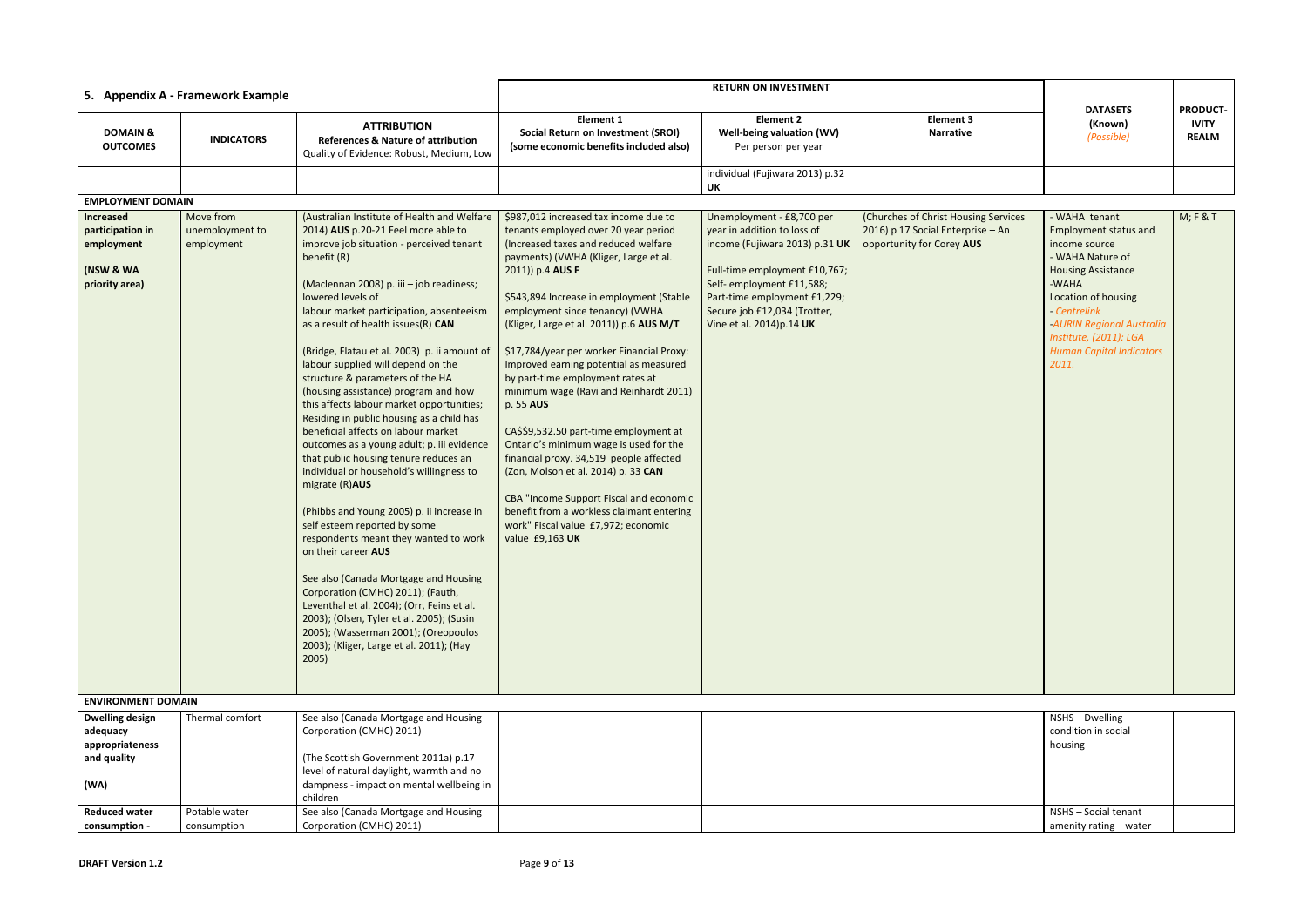| 5. Appendix A - Framework Example      |                   |                                                                                                                 | <b>RETURN ON INVESTMENT</b>                                                                      |                                                               |                               | <b>DATASETS</b>       | <b>PRODUCT-</b>              |
|----------------------------------------|-------------------|-----------------------------------------------------------------------------------------------------------------|--------------------------------------------------------------------------------------------------|---------------------------------------------------------------|-------------------------------|-----------------------|------------------------------|
| <b>DOMAIN &amp;</b><br><b>OUTCOMES</b> | <b>INDICATORS</b> | <b>ATTRIBUTION</b><br><b>References &amp; Nature of attribution</b><br>Quality of Evidence: Robust, Medium, Low | Element 1<br><b>Social Return on Investment (SROI)</b><br>(some economic benefits included also) | Element 2<br>Well-being valuation (WV)<br>Per person per year | Element 3<br><b>Narrative</b> | (Known)<br>(Possible) | <b>IVITY</b><br><b>REALM</b> |
| process<br>(NSW)                       |                   |                                                                                                                 |                                                                                                  |                                                               |                               | efficiency            |                              |

**HEALTH DOMAIN**

| <b>Improved overall</b><br>health | Reduction in annual<br>spend on health<br>services | (Pawson, Milligan et al. 2015) p.54 -<br>reduction in medications (L)AUS<br>(Wood, Flatau et al. 2016) p.5 the<br>provision of public housing significantly<br>reduces health service use (R) AUS<br>(Phibbs and Young 2005) p.i Extra income,<br>which means they can participate in<br>illness prevention programs such as<br>joining a gym and getting more exercise<br><b>AUS</b><br>See also: (Maclennan 2008); (Katz, Kling et<br>al. 2001) | \$1,872/ year per household Financial<br>Proxy: Average annual spend on health<br>services (Ravi and Reinhardt 2011) p.56<br><b>AUS</b><br>\$429,975 Improved physical and mental<br>health of women and their children over 0<br>yrs (Reduced reliance on social workers<br>through time) (Kliger, Large et al. 2011) p.<br>5 AUS<br>\$4,846 per person/year direct calculable<br>government health care cost savings<br>associate with reduced health service use<br>following public housing entry (Wood,<br>Flatau et al. 2016) p.6 AUS<br>CD\$211 million (cost avoidance) Average<br>homeless adult with severe addictions<br>and/or mental illnesses to cost British<br>Columbia approximately \$55,000 per year,<br>a sum reduced to \$37,000 per year with |                                                                                                              | - Australian Institute of<br><b>Health and Welfare:</b><br>Costs of health services.                                                                                                                                    |  |
|-----------------------------------|----------------------------------------------------|---------------------------------------------------------------------------------------------------------------------------------------------------------------------------------------------------------------------------------------------------------------------------------------------------------------------------------------------------------------------------------------------------------------------------------------------------|---------------------------------------------------------------------------------------------------------------------------------------------------------------------------------------------------------------------------------------------------------------------------------------------------------------------------------------------------------------------------------------------------------------------------------------------------------------------------------------------------------------------------------------------------------------------------------------------------------------------------------------------------------------------------------------------------------------------------------------------------------------------|--------------------------------------------------------------------------------------------------------------|-------------------------------------------------------------------------------------------------------------------------------------------------------------------------------------------------------------------------|--|
| <b>HOUSING DOMAIN</b>             | Subjective well-being                              | (Kearns, Petticrew et al. 2008b) p.11 - self<br>reported health improvement (M)<br><b>UK</b><br>(Pawson, Milligan et al. 2015) p.54 -<br>improved health (L)AUS<br>(Phibbs and Young 2005) p.i Reduced<br>stress due to security of tenure and more<br>income AUS<br>See also (Australian Institute of Health and<br>Welfare 2014)                                                                                                                | adequate supportive housing. (Buzzelli<br>2009) p.36 CAN                                                                                                                                                                                                                                                                                                                                                                                                                                                                                                                                                                                                                                                                                                            | £12,470 feel in control of life;<br>£13,080 high confidence<br>(Trotter, Vine et al. 2014)p. 14<br><b>UK</b> | - WA Dept of Health. See<br>note below <sup>2</sup><br>- AURIN, University of<br>Canberra - National Centre<br>for Social and Economic<br>Modelling, (2011): SA2 Life<br>Satisfaction from 0 to 100<br>(Synthetic Data) |  |
| <b>Effective service</b>          | Maintenance                                        |                                                                                                                                                                                                                                                                                                                                                                                                                                                   |                                                                                                                                                                                                                                                                                                                                                                                                                                                                                                                                                                                                                                                                                                                                                                     |                                                                                                              | - WAHA                                                                                                                                                                                                                  |  |
|                                   |                                                    | (Maclennan 2008) p.54 Poor-quality and                                                                                                                                                                                                                                                                                                                                                                                                            |                                                                                                                                                                                                                                                                                                                                                                                                                                                                                                                                                                                                                                                                                                                                                                     | Damp £1,068; Poor lighting                                                                                   |                                                                                                                                                                                                                         |  |
| provision                         | expenditure per social                             | substandard housing undermines health;                                                                                                                                                                                                                                                                                                                                                                                                            |                                                                                                                                                                                                                                                                                                                                                                                                                                                                                                                                                                                                                                                                                                                                                                     | £1,044; Condensation £645; Rot                                                                               |                                                                                                                                                                                                                         |  |
| (NSW & WA)                        | housing dwelling                                   | p.58 Results of these studies show that<br>while socio-economic disadvantage makes                                                                                                                                                                                                                                                                                                                                                                |                                                                                                                                                                                                                                                                                                                                                                                                                                                                                                                                                                                                                                                                                                                                                                     | £598 (Fujiwara 2013) p.25                                                                                    |                                                                                                                                                                                                                         |  |

<sup>&</sup>lt;sup>2</sup> WA Department of Health: WA Health and Wellbeing Surveillance System (HWSS) (population annual surveys). Available online – self-reported health status measured using SF-8 instrument. Kessler 10 used to report psycholo major life events e.g. financial hardship, moving house. Data available at large geographical areas.

l

| - WAHA |  |
|--------|--|
|        |  |
|        |  |
|        |  |

WA Department of Health: Hospital Morbidity Data System (HMDS) ; Emergency Department Data Collection (EDDC).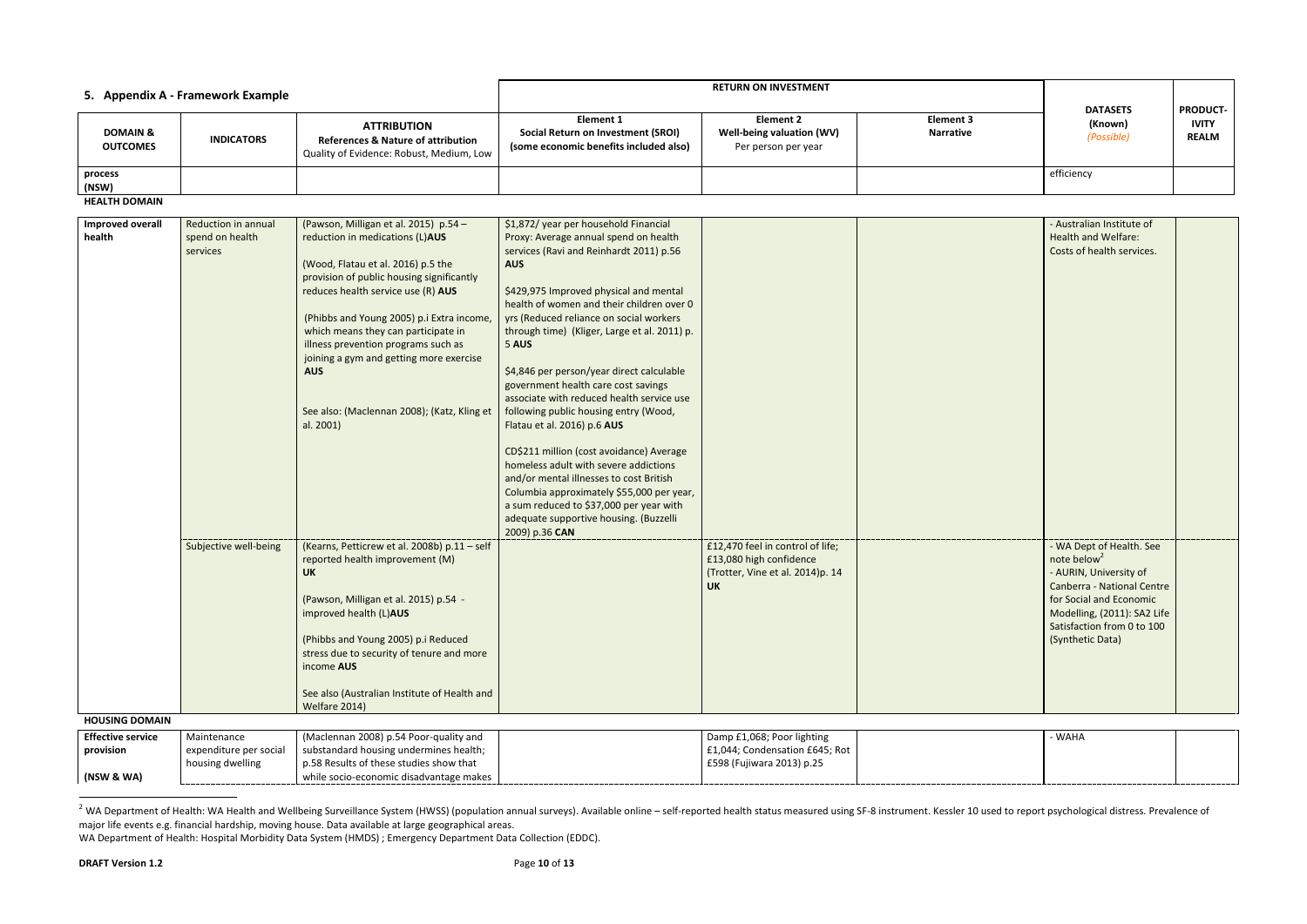|                                                        | 5. Appendix A - Framework Example                               |                                                                                                                                                                                                                                                                                                                                                                                                                                                                             |                                                                                                         | <b>RETURN ON INVESTMENT</b>                                                                                |                                                                                                                                                                                                                   |                                                                                                                                                                                                                  |                                               |
|--------------------------------------------------------|-----------------------------------------------------------------|-----------------------------------------------------------------------------------------------------------------------------------------------------------------------------------------------------------------------------------------------------------------------------------------------------------------------------------------------------------------------------------------------------------------------------------------------------------------------------|---------------------------------------------------------------------------------------------------------|------------------------------------------------------------------------------------------------------------|-------------------------------------------------------------------------------------------------------------------------------------------------------------------------------------------------------------------|------------------------------------------------------------------------------------------------------------------------------------------------------------------------------------------------------------------|-----------------------------------------------|
| <b>DOMAIN &amp;</b><br><b>OUTCOMES</b>                 | <b>INDICATORS</b>                                               | <b>ATTRIBUTION</b><br><b>References &amp; Nature of attribution</b><br>Quality of Evidence: Robust, Medium, Low                                                                                                                                                                                                                                                                                                                                                             | <b>Element 1</b><br><b>Social Return on Investment (SROI)</b><br>(some economic benefits included also) | <b>Element 2</b><br>Well-being valuation (WV)<br>Per person per year                                       | <b>Element 3</b><br><b>Narrative</b>                                                                                                                                                                              | <b>DATASETS</b><br>(Known)<br>(Possible)                                                                                                                                                                         | <b>PRODUC</b><br><b>IVITY</b><br><b>REALM</b> |
|                                                        |                                                                 | the largest relative contribution to the<br>explanation of both violent and property<br>crime rates, disadvantage is followed in<br>importance by the relative contribution of<br>the condition of housing in the<br>neighbourhood, indicated by the<br>proportion of dwellings in need of major<br>repairs. As the proportion of dwellings in<br>need of major repair increases, so do the<br>violent and property crime rates net of<br>the other variables in the model. |                                                                                                         |                                                                                                            |                                                                                                                                                                                                                   |                                                                                                                                                                                                                  |                                               |
|                                                        |                                                                 | (Bridge, Flatau et al. 2003) p. v Poor<br>quality construction and lack of regular<br>maintenance, specifically<br>bad plumbing, poor drainage, lack of<br>insulation and poor ventilation negatively<br>impact on mortality and morbidity; and<br>negatively impact mental health and<br>wellbeing (R)                                                                                                                                                                     |                                                                                                         |                                                                                                            |                                                                                                                                                                                                                   |                                                                                                                                                                                                                  |                                               |
| <b>SOCIAL DOMAIN</b>                                   |                                                                 |                                                                                                                                                                                                                                                                                                                                                                                                                                                                             |                                                                                                         |                                                                                                            |                                                                                                                                                                                                                   |                                                                                                                                                                                                                  |                                               |
| Social<br>empowerment                                  | Tenant empowerment<br>(involvement in admin<br>and maintenance) | (Ravi and Reinhardt 2011) p. 3 Greater<br>tenant empowerment allows CH residents<br>to have more control of their residential<br>and personal lives AUS<br>(Pawson, Milligan et al. 2015) AUS p.54<br>Increased independence / control over<br>circumstances (M)                                                                                                                                                                                                            |                                                                                                         | £8,116 active in tenants group<br>(Trotter, Vine et al. 2014)p.15<br><b>UK</b>                             | (Churches of Christ Housing Services<br>2016) - p 27 Robyn's story 'Personally,<br>I really enjoy being in<br>TAG. It's a group thing, its nothing<br>separate. I get personal fulfilment<br>out of going along.' | None found. May require<br>qualitative research                                                                                                                                                                  |                                               |
| Neighbourhood<br>(NSW &<br>safety<br>WA)               | Perceptions of safety                                           | (Maclennan 2008) CAN p.50-51 various<br>indicators for impact on children on<br>quality of neighbourhood (R)<br>(Phibbs and Young 2005) AUS p. ii People<br>also felt more secure because they<br>thought they were living in a safer<br>neighbourhood.<br>See also: (Anderson, Charles et al. 2003);<br>(Carter, Polevychuk et al. 2009); (Katz,<br>Kling et al. 2001); (Orr, Feins et al. 2003);<br>(Partnership for America's Economic<br>Success (PAES) 2008)           |                                                                                                         | £5,340 Police doing a good job;<br>£11,873 Not worried about<br>crime (Trotter, Vine et al.<br>2014).14 UK |                                                                                                                                                                                                                   | - AURIN Torrens University<br>- Public Health<br><b>Information Development</b><br>Unit, (2014): SLA11<br><b>Community Strength</b><br>(NB. various crime<br>statistics available from<br><b>WA Police, ABS)</b> |                                               |
| <b>URBAN AMENITY DOMAIN</b>                            |                                                                 |                                                                                                                                                                                                                                                                                                                                                                                                                                                                             |                                                                                                         |                                                                                                            |                                                                                                                                                                                                                   |                                                                                                                                                                                                                  |                                               |
| <b>Regeneration of</b><br>the local area<br>(NSW & WA) | Quality of<br>neighbourhood<br>(new indicator)                  | (The Scottish Government 2008) p.4<br>contribution of neighbourhood to mental<br>health; p.5 Good Places Better health                                                                                                                                                                                                                                                                                                                                                      |                                                                                                         | £1,747 Good neighbourhood<br>(Trotter, Vine et al. 2014) UK                                                |                                                                                                                                                                                                                   | -AURIN, University of<br>Adelaide - Australian<br>Population and Migration                                                                                                                                       |                                               |
|                                                        |                                                                 | program; p.16 - in relation to mental<br>health and well-being, managers will be                                                                                                                                                                                                                                                                                                                                                                                            |                                                                                                         | £6,500 Regeneration of local                                                                               |                                                                                                                                                                                                                   | Research Centre, (2015):<br>SA1 Metro ARIA 2014 for                                                                                                                                                              |                                               |

|                            | <b>DATASETS</b><br>(Known)<br>(Possible)                                                                                                                                                    | <b>PRODUCT-</b><br><b>IVITY</b><br><b>REALM</b> |
|----------------------------|---------------------------------------------------------------------------------------------------------------------------------------------------------------------------------------------|-------------------------------------------------|
|                            |                                                                                                                                                                                             |                                                 |
|                            |                                                                                                                                                                                             |                                                 |
|                            |                                                                                                                                                                                             |                                                 |
|                            |                                                                                                                                                                                             |                                                 |
|                            |                                                                                                                                                                                             |                                                 |
| g Services<br>'Personally, | None found. May require<br>qualitative research                                                                                                                                             |                                                 |
| nothing<br>Ifilment        |                                                                                                                                                                                             |                                                 |
|                            | <b>AURIN Torrens University</b><br>- Public Health<br><b>Information Development</b><br>Unit, (2014): SLA11<br><b>Community Strength</b><br>(NB. various crime<br>statistics available from |                                                 |
|                            | <b>WA Police, ABS)</b>                                                                                                                                                                      |                                                 |
|                            |                                                                                                                                                                                             |                                                 |
|                            | -AURIN, University of<br>Adelaide - Australian<br>Population and Migration<br>Research Centre, (2015):<br>SA1 Metro ARIA 2014 for                                                           |                                                 |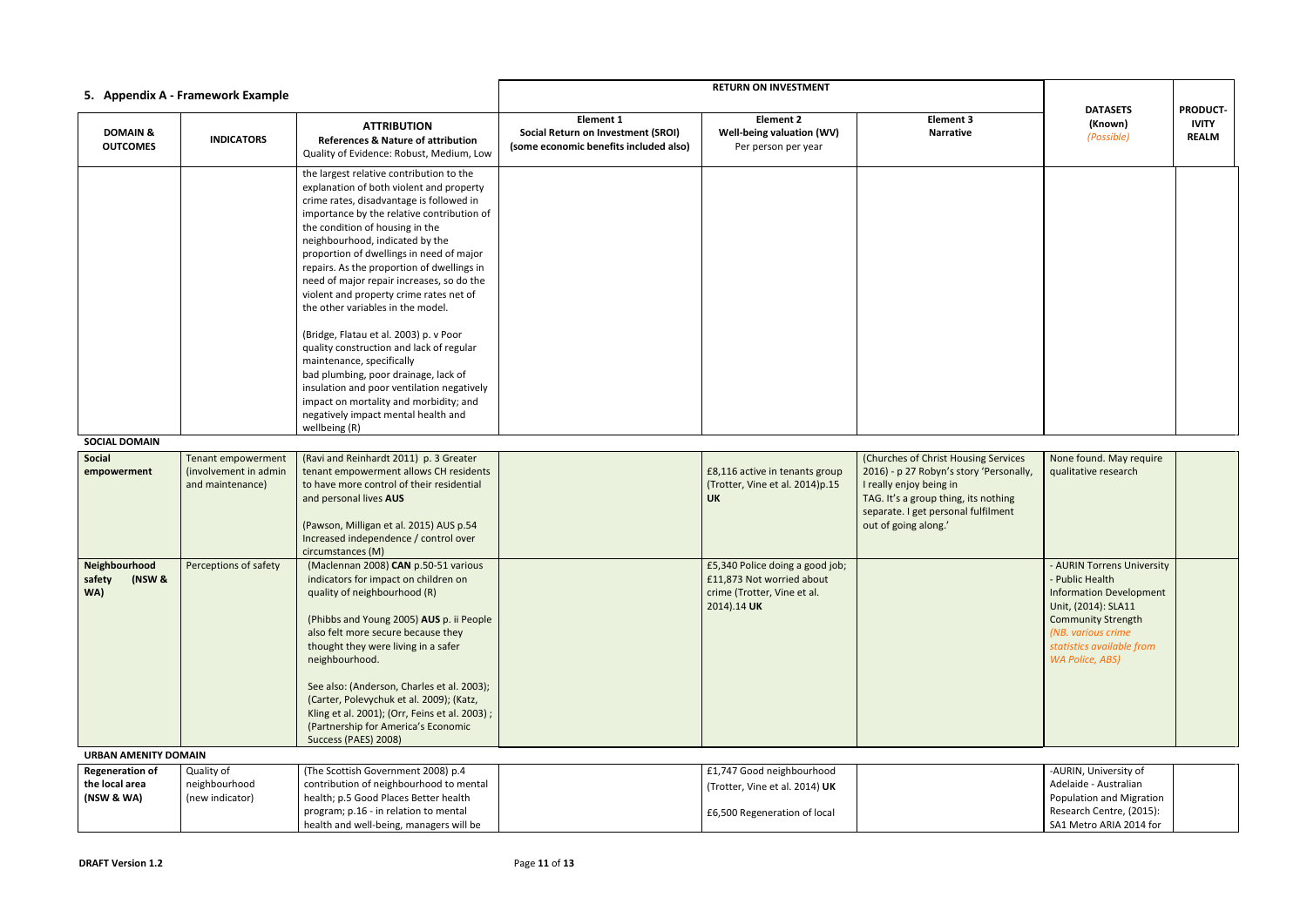| 5. Appendix A - Framework Example      |                   |                                                                                                                                                                                                                                                                                                                                                                                                                                                                                                                                                                                                                                                                                                                                                          |                                                                                                         |                                                                      |                                      |                                                                        |                                                 |
|----------------------------------------|-------------------|----------------------------------------------------------------------------------------------------------------------------------------------------------------------------------------------------------------------------------------------------------------------------------------------------------------------------------------------------------------------------------------------------------------------------------------------------------------------------------------------------------------------------------------------------------------------------------------------------------------------------------------------------------------------------------------------------------------------------------------------------------|---------------------------------------------------------------------------------------------------------|----------------------------------------------------------------------|--------------------------------------|------------------------------------------------------------------------|-------------------------------------------------|
| <b>DOMAIN &amp;</b><br><b>OUTCOMES</b> | <b>INDICATORS</b> | <b>ATTRIBUTION</b><br><b>References &amp; Nature of attribution</b><br>Quality of Evidence: Robust, Medium, Low                                                                                                                                                                                                                                                                                                                                                                                                                                                                                                                                                                                                                                          | <b>Element 1</b><br><b>Social Return on Investment (SROI)</b><br>(some economic benefits included also) | <b>Element 2</b><br>Well-being valuation (WV)<br>Per person per year | <b>Element 3</b><br><b>Narrative</b> | <b>DATASETS</b><br>(Known)<br>(Possible)                               | <b>PRODUCT-</b><br><b>IVITY</b><br><b>REALM</b> |
|                                        |                   | better equipped to ensure regeneration<br>projects can create positive environments<br>in terms of noise, litter, access to<br>greenspace, access to culture, safe street,<br>opportunities for play, increased<br>opportunities for active travel, reduced<br>isolation, improved community<br>cohesion; p.21 - role of regeneration of<br>area, place making, opportunity for<br>physical activity, clean attractive<br>environments, well used accessible<br>greenspace, quiet environments, safe<br>streets, active travel opportunities,<br>opportunities for play on improved<br>mental well-being<br>(The Scottish Government 2011a) p.20 -<br>noise sourced such as aircraft and road<br>noise - impact on child health and mental<br>well-being |                                                                                                         | area (Fujiwara 2013) UK                                              |                                      | <b>Australian Capital City</b><br>Urban Centres.<br><b>WALGA /LGMA</b> |                                                 |

Fauth, R. C., T. Leventhal and J. Brooks-Gunn (2004). "Short-Term Effects of Moving from Public Housing in Poor to Middle-Class Neighborhoods on Low-Income. Minority Adults' Outcomes." Social Science and Medicine 59: 2271-Fujiwara, D. (2013). The social impact of housing providers. UK, Housing Associations Charitable Trust (HACT).

## **REFERENCES**

Australian Institute of Health and Welfare (2014). National Social Housing Survey: Detailed results 2014. Canberra, Australia, Australian Institute of Health and Welfare,. Bridge, C., P. Flatau, S. Whelan, G. Wood and J. Yates (2003). Housing assistance and non-shelter outcomes. AHURI. Perth and Sydney, Australia**:** 204.

Buzzelli, M. (2009). Is It Possible to Measure the Value of Social Housing? C. P. R. Network. Canada**:** 19.

Olsen, E. O., C. A. Tyler, J. W. King and P. E. Carrillo (2005). "The Effects of Different Types of Housing Assistance on Earnings and Employment." Cityscape: A Journal of Policy Development and Research 8(2): 163-187. Oreopoulos, P. (2003). "The Long-run Consequence from Living In a Poor Neighborhood " Quarterly Journal of Economics **118**(4): 1533–1575.

Canada Mortgage and Housing Corporation (CMHC) (2011). Measuring the Social, Economic, and Environmental Outcomes of Good Housing, Canada Mortgage and Housing Corporation (CMHC),. Carter, T. and C. Polevychok (2004). Housing Is Good Social Policy. C. P. R. Networks. Ottawa, Canada.

Orr, L., J. Feins, R. Jacob, E. Beecroft, L. Sanbonmatsu, L. Katz, J. Liebman and J. Kling (2003). Moving to Opportunity for Fair Housing Demonstration Program: Interim Impacts Evaluation. Washington, DC. Pawson, H., V. Milligan, E. Liu, P. Phibbs and S. Rowley (2015). Assessing management costs and tenant outcomes in social housing: recommended methods and future directions. AHURI. Sydney and Perth, University of NSW, Univ of Sydney, Curtin University.

Churches of Christ Housing Services (2016). The Year in Review 2014-15: The importance of home. Brisbane, Australia, Churches of Christ

Hay, D. (2005). Housing, Horizontality and Social Policy.

Katz, L. F., J. R. Kling and J. B. Liebman (2001). "Moving to Opportunity in Boston: Results of a Randomized Mobility Experiment." The Quarterly Journal of Economics **116**(2): 607-654. Kearns, A., M. Petticrew, P. Mason and E. Whitley (2008b). SHARP Survey Findings: Mental Health and Well-Being Outcomes, The Scottish Government.

Kliger, B., J. Large, A. Martin and J. Standish (2011). How an innovative housing investment scheme can increase social and economic outcomes for the disadvantaged. State of Australian Cities. Sydney, Australia, UNSW. Maclennan, D. (2008). Housing for the Toronto Economy. Toronto, Canada.

Phibbs, P. and P. Young (2005). Housing assistance and non-shelter outcomes, AHURI.

Ravi, A. and C. Reinhardt (2011). The social value of community housing in Australia, Community Housing Federation of Australia (CHFA), PowerHousing Australia and Bankmecu.

Susin, S. (2005). "Longitudinal Outcomes of Subsidized Housing Recipients in Matched Survey and Administrative Data." Cityscape: A Journal of Policy Development and Research **8**(2): 189-218. The Scottish Government (2011a). Good Places Better Health for Scotland's Children: Childhood Mental Health and Wellbeing Evidence Assessment. Scotland, UK, NHS Scotland. Trotter, L., J. Vine, M. Leach and D. Fujiwara (2014). Measuring the Social Impact of Community Investment: A Guide to using the Wellbeing Valuation Approach. London, UK, HACT Housing.